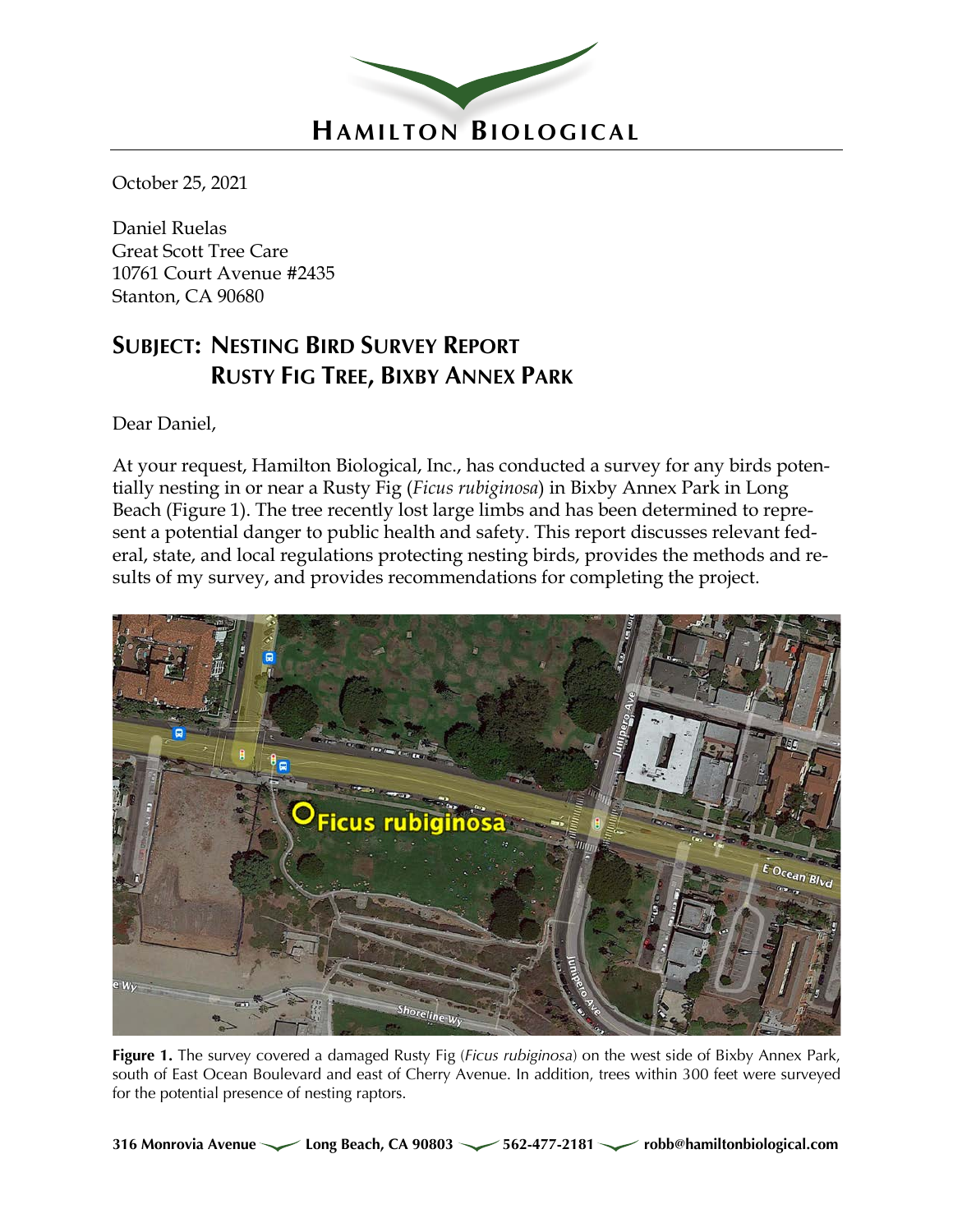### **REVIEW OF REGULATIONS PROTECTING NESTING BIRDS**

## **Federal Migratory Bird Treaty Act**

The federal Migratory Bird Treaty Act (MBTA) of 1918 implemented the 1916 Convention between the U.S. and Great Britain (for Canada) for the protection of migratory birds. Later amendments implemented treaties between the U.S. and Mexico, the U.S. and Japan, and the U.S. and the Soviet Union (now Russia). At the heart of the MBTA is this language:

Establishment of a Federal prohibition, unless permitted by regulations, to "pursue, hunt, take, capture, kill, attempt to take, capture or kill, possess, offer for sale, sell, offer to purchase, purchase, deliver for shipment, ship, cause to be shipped, deliver for transportation, transport, cause to be transported, carry, or cause to be carried by any means whatever, receive for shipment, transportation or carriage, or export, at any time, or in any manner, any migratory bird, included in the terms of this Convention . . . for the protection of migratory birds . . . or any part, nest, or egg of any such bird." (16 U.S.C. 703)

For many years, this language was subject to broad interpretation, which in some cases led to prosecution for violations of the MBTA that were incidental to otherwise lawful activities, such as tree trimming. On February 3, 2020, the U.S. Fish and Wildlife Service (USFWS) published in the Federal Register a proposed rule stating that the MBTA applies only to intentional injuring or killing of birds. On June 5, 2020, the USFWS published a draft Environmental Impact Statement with a 45-day public comment period, ending July 20, 2020. On November 27, 2020, the Service announced the publication of the final Environmental Impact Statement (FEIS). On January 7, 2021, the final regulation defining the scope of the MBTA was published in the Federal Register. On February 9, 2021 the Correction of Effective Date and Request for Public Comments published in the Federal Register changed the effective date to March 8, 2021, 60 days from its initial publication. On October 4, 2021, the USFWS revoked the provisions of the rules issued on January 7, 2021, with the effect of again leaving open the possibility of prosecution of MBTA violations incidental to otherwise legal activities. The USFWS plans to develop new regulations that will codify an interpretation of the MBTA that prohibits incidental take and potentially a regulatory framework for the issuance of permits to authorize incidental take. At this time, the MBTA should be considered relevant to the planned action.

#### **California Fish and Game Code**

Section 3503 of the California Fish and Game Code states, "It is unlawful to take, possess, or needlessly destroy the nest or eggs of any bird, except as otherwise provided by this code or any regulation made pursuant thereto." Thus, in California, it remains a potential State offense to knowingly disrupt an active nest of virtually any native bird species. The term "active nest" is not clearly defined in the Fish and Game Code, and in some circumstances may be left to the discretion of the biologist in the field.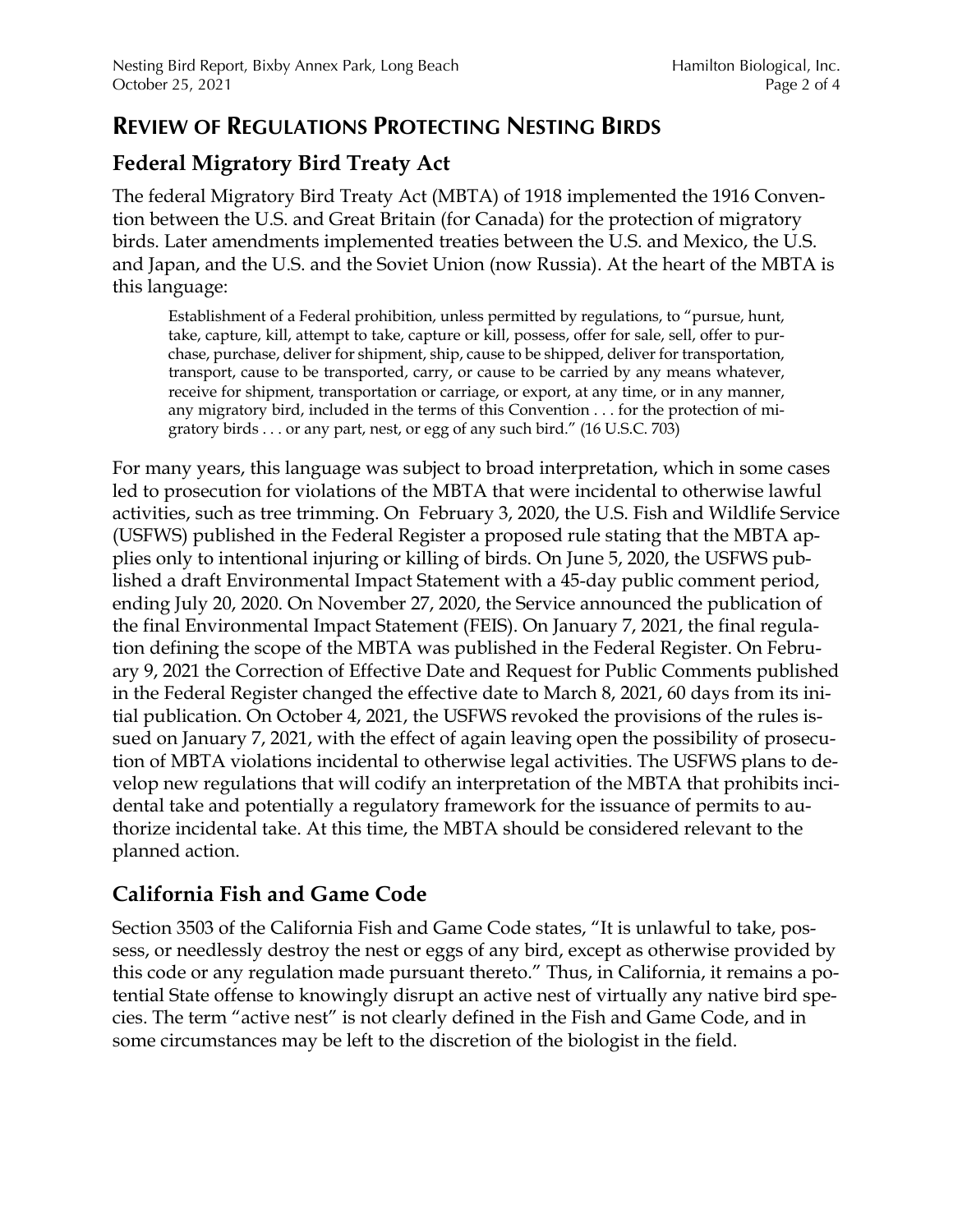## **City of Long Beach Tree Pruning and Removal Policy**

Tree pruning/removal on City land in the Coastal Zone is governed by applicable laws and policies, including Special Condition 1 of the City's Tree Trimming and Removal Policy, which states, in part:

Tree trimming or tree removal shall be prohibited during the breeding and nesting season of the bird species referenced above (January through September) unless the City of Long Beach Department of Parks, Recreation and Marine, in consultation with a qualified arborist, determines that a tree causes danger to public health and safety. A health and safety danger exists if a tree or branch is dead, diseased, dying, or injured and said tree or branch is in imminent danger of collapse or breaking away. The City shall be proactive in identifying and addressing diseased, dying or injured trees as soon as possible in order to avoid habitat disturbances during the nesting season. Trees or branches with a nest that has been active anytime within the last five years shall not be removed or disturbed unless a health and safety danger exists.

It is my understanding that the dead branch in the identified Rusty Fig tree has been determined by the City of Long Beach to represent a potential health and safety danger that requires immediate pruning or removal.

## **SURVEY METHODS**

Photo 1, below, shows the damaged Rusty Fig. Biologist Robert A. Hamilton conducted the nesting bird survey on October 25, 2021, from 12:15 to 12:30 p.m. Skies were 100% overcast, with intermittent light showers; winds were in the range of 1-3 miles per hour; and the temperature was 61° F. The area was surveyed by walking slowly under and around the tree planned for branch removal, and adjacent areas, looking for nests in the trees above, observing the behavior of the birds in the area and listening to their vocalizations, and inspecting the ground for guano or "pellets" of undigested fur and bone often deposited beneath the nests of owls and other raptors. Trees within 300 feet of the park were inspected for the potential presence of nesting raptors.



**Photo 1.** View, facing north, of the damaged Rusty Fig tree.